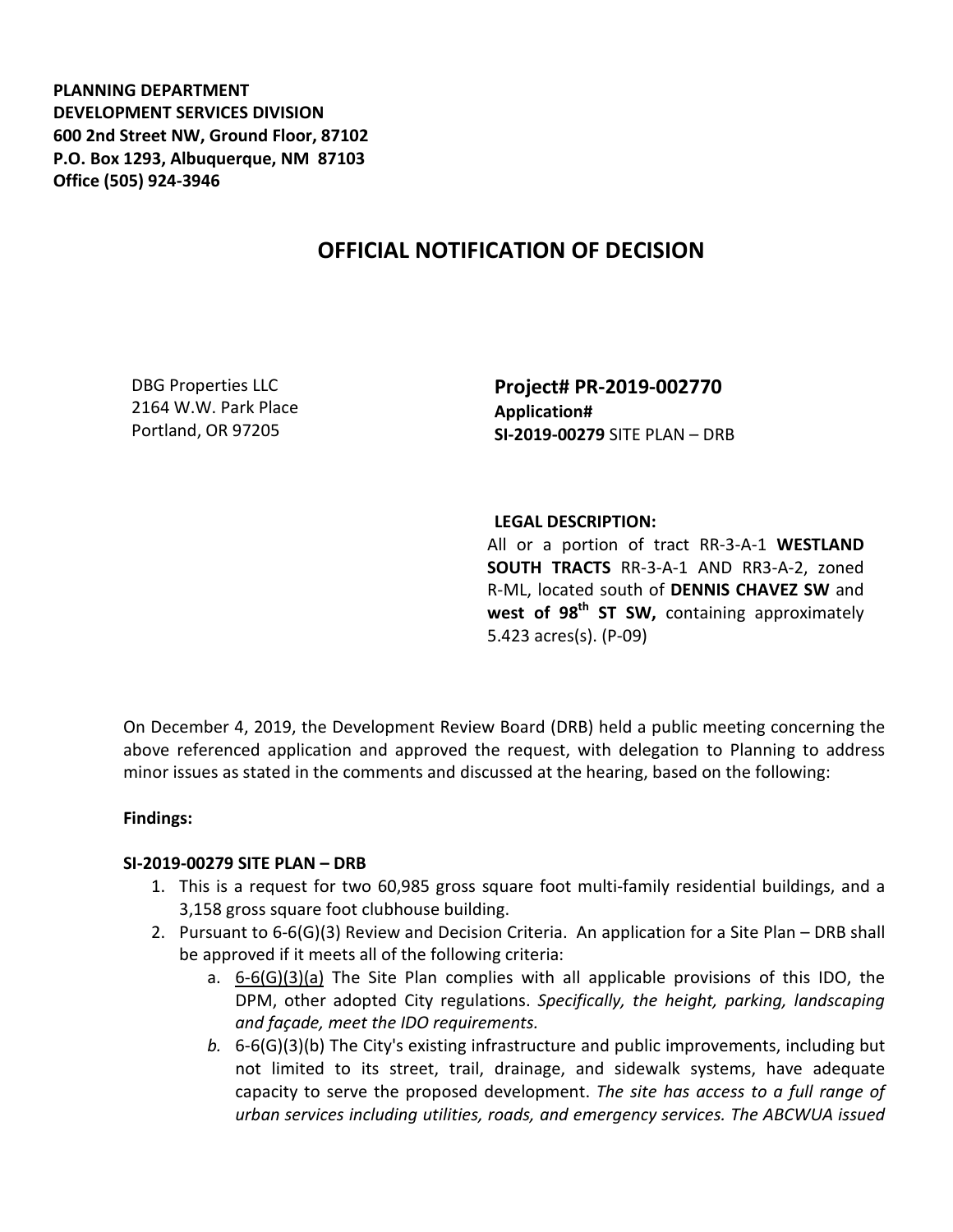*an availability statement for the site. A Traffic Impact Study has been approved by Transportation.*

*A grading and drainage plan for the entire site has been approved by Hydrology.*

*c.* 6-6(G)(3)(c) The Site Plan mitigates any significant adverse impacts on the surrounding area to the maximum extent practicable. *The plan includes perimeter landscaping, and it's compatible with the adjacent residential to the east.* 

## **Conditions:**

- 1. This Site Plan is valid 5 years from DRB approval (12-4-2019). An extension may be requested prior to the expiration date. The IDO only allows one extension.
- 2. Final sign off is delegated to Planning to check for an executed IIA.
- 3. The applicant will obtain final sign off from Planning by February 4, 2020 or the case may be scheduled for the next DRB hearing and could be denied per the DRB Rules of Procedure.
- 4. Once the site plan has all the required signatures, a pdf of the complete signed off set shall then be emailed to the PLNDRS.

APPEAL: If you wish to appeal this decision, you must do so within 15 days of the DRB's decision or by **DECEMBER 19, 2019.** The date of the DRB's decision is not included in the 15-day period for filing an appeal, and if the 15<sup>th</sup> day falls on a Saturday, Sunday or Holiday, the next working day is considered as the deadline for filing the appeal.

For more information regarding the appeal process, please refer to Section 14-16-6-4(U) of the Integrated Development Ordinance (IDO). A Non-Refundable filing fee will be calculated at the Land Development Coordination Counter and is required at the time the appeal is filed.

You will receive notification if any person files an appeal. If there is no appeal, you can receive Building Permits at any time after the appeal deadline quoted above, provided all conditions imposed at the time of approval have been met. Applicants submitting for building permit prior to the completion of the appeal period do so at their own risk. Successful applicants are reminded that there may be other City regulations of the IDO that must be complied with, even after approval of the referenced application(s).

Sincerely,<br> $\mathcal{W}$ *M*<sub>al</sub>ly

Jolene Wolfley

DRB Chair

JW/jr